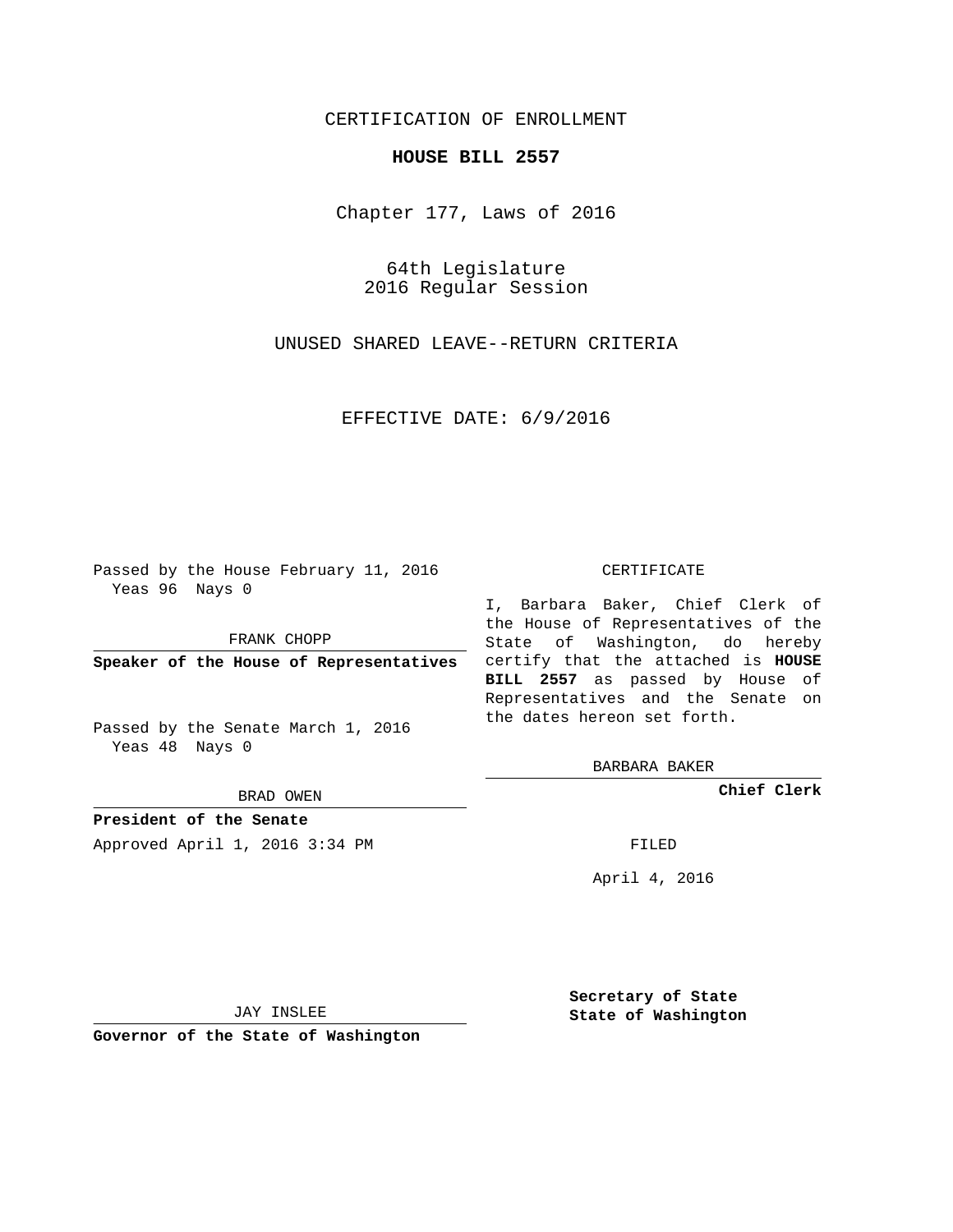| HOUSE BILL 2557 |  |  |
|-----------------|--|--|
|-----------------|--|--|

Passed Legislature - 2016 Regular Session

**State of Washington 64th Legislature 2016 Regular Session**

**By** Representatives S. Hunt and Reykdal

Read first time 01/14/16. Referred to Committee on State Government.

1 AN ACT Relating to the return of unused shared leave; and 2 amending RCW 41.04.665.

3 BE IT ENACTED BY THE LEGISLATURE OF THE STATE OF WASHINGTON:

4 **Sec. 1.** RCW 41.04.665 and 2015 3rd sp.s. c 1 s 312 are each 5 amended to read as follows:

6 (1) An agency head may permit an employee to receive leave under 7 this section if:

8 (a)(i) The employee suffers from, or has a relative or household 9 member suffering from, an illness, injury, impairment, or physical or 10 mental condition which is of an extraordinary or severe nature;

11 (ii) The employee has been called to service in the uniformed 12 services;

 (iii) A state of emergency has been declared anywhere within the United States by the federal or any state government and the employee has needed skills to assist in responding to the emergency or its aftermath and volunteers his or her services to either a governmental agency or to a nonprofit organization engaged in humanitarian relief in the devastated area, and the governmental agency or nonprofit organization accepts the employee's offer of volunteer services; or

20 (iv) The employee is a victim of domestic violence, sexual 21 assault, or stalking;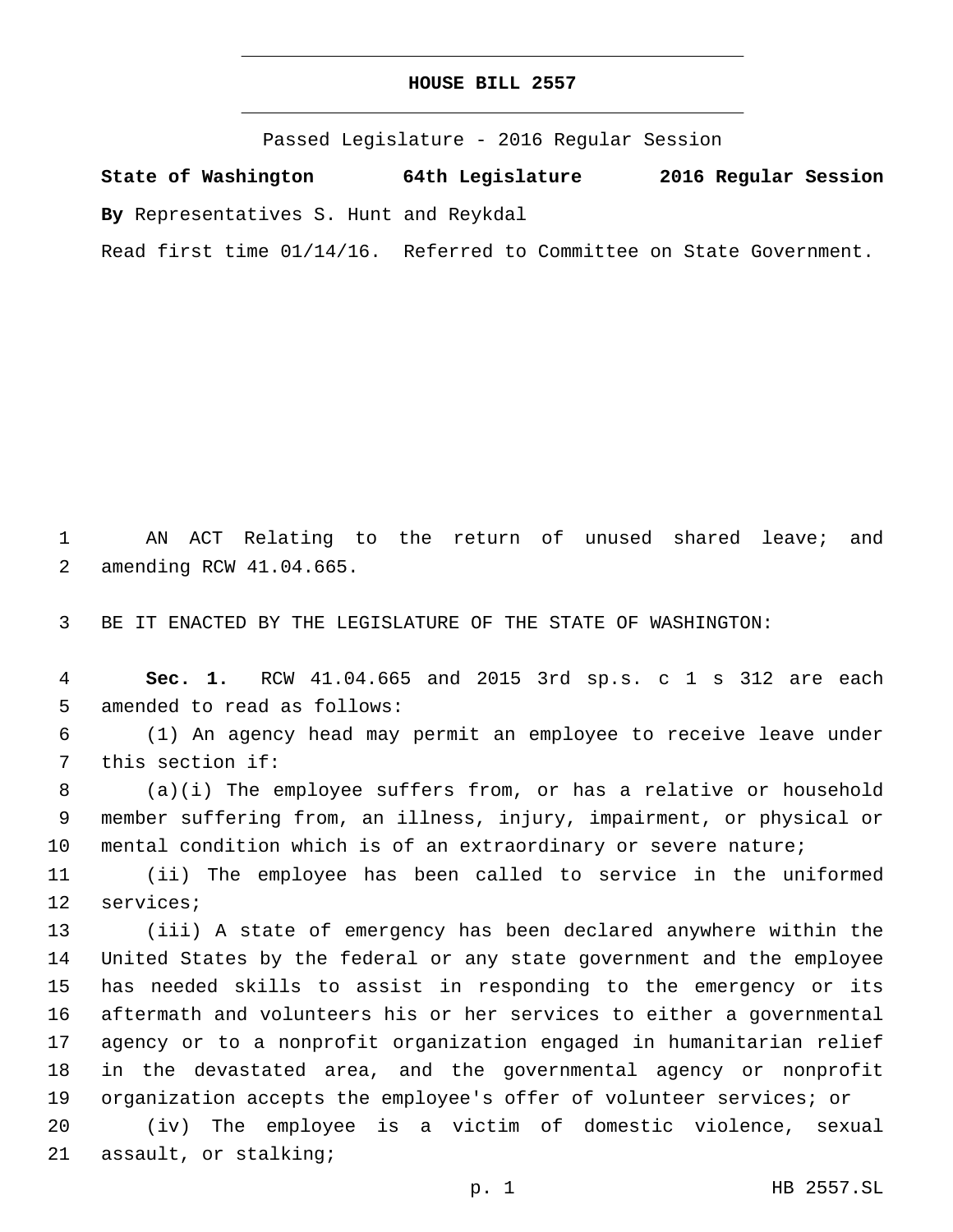(b) The illness, injury, impairment, condition, call to service, emergency volunteer service, or consequence of domestic violence, sexual assault, temporary layoff under section 3(5), chapter 32, Laws of 2010 1st sp. sess., or stalking has caused, or is likely to cause, 5 the employee to:

(i) Go on leave without pay status; or6

7 (ii) Terminate state employment;

 (c) The employee's absence and the use of shared leave are 9 justified;

(d) The employee has depleted or will shortly deplete his or her:

 (i) Annual leave and sick leave reserves if he or she qualifies 12 under  $(a)(i)$  of this subsection;

 (ii) Annual leave and paid military leave allowed under RCW 38.40.060 if he or she qualifies under (a)(ii) of this subsection; or (iii) Annual leave if he or she qualifies under (a)(iii) or (iv) 16 of this subsection;

(e) The employee has abided by agency rules regarding:

 (i) Sick leave use if he or she qualifies under (a)(i) or (iv) of 19 this subsection; or

 (ii) Military leave if he or she qualifies under (a)(ii) of this 21 subsection; and

 (f) The employee has diligently pursued and been found to be ineligible for benefits under chapter 51.32 RCW if he or she 24 qualifies under  $(a)(i)$  of this subsection.

 (2) The agency head shall determine the amount of leave, if any, which an employee may receive under this section. However, an employee shall not receive a total of more than five hundred twenty- two days of leave, except that, a supervisor may authorize leave in excess of five hundred twenty-two days in extraordinary circumstances for an employee qualifying for the shared leave program because he or she is suffering from an illness, injury, impairment, or physical or mental condition which is of an extraordinary or severe nature. Shared leave received under the uniformed service shared leave pool in RCW 41.04.685 is not included in this total.34

 (3) An employee may transfer annual leave, sick leave, and his or 36 her personal holiday, as follows:

 (a) An employee who has an accrued annual leave balance of more than ten days may request that the head of the agency for which the employee works transfer a specified amount of annual leave to another employee authorized to receive leave under subsection (1) of this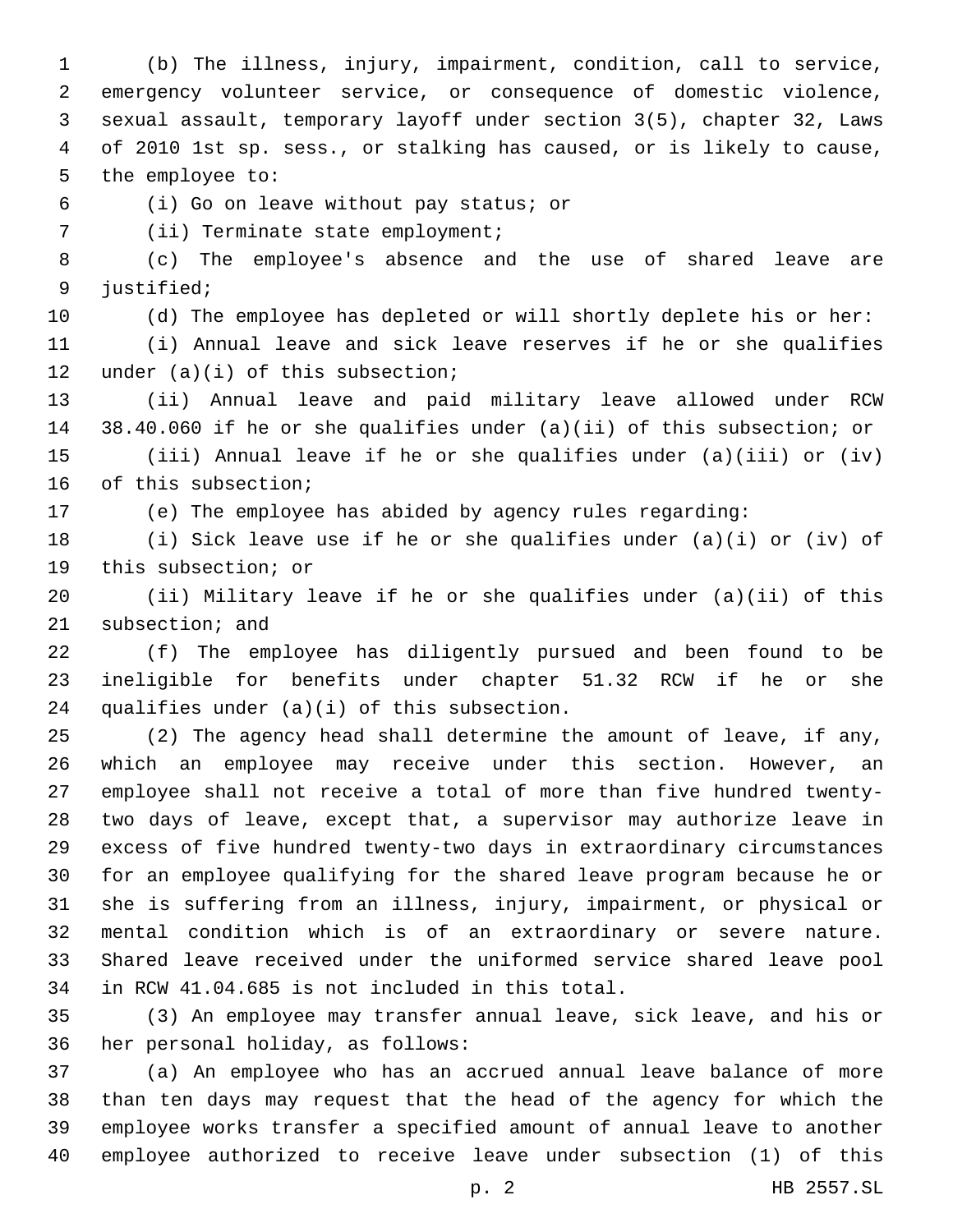section. In no event may the employee request a transfer of an amount of leave that would result in his or her annual leave account going below ten days. For purposes of this subsection (3)(a), annual leave does not accrue if the employee receives compensation in lieu of 5 accumulating a balance of annual leave.

 (b) An employee may transfer a specified amount of sick leave to an employee requesting shared leave only when the donating employee retains a minimum of one hundred seventy-six hours of sick leave 9 after the transfer.

 (c) An employee may transfer, under the provisions of this section relating to the transfer of leave, all or part of his or her personal holiday, as that term is defined under RCW 1.16.050, or as such holidays are provided to employees by agreement with a school district's board of directors if the leave transferred under this subsection does not exceed the amount of time provided for personal 16 holidays under RCW 1.16.050.

 (4) An employee of an institution of higher education under RCW 28B.10.016, school district, or educational service district who does not accrue annual leave but does accrue sick leave and who has an accrued sick leave balance of more than twenty-two days may request that the head of the agency for which the employee works transfer a specified amount of sick leave to another employee authorized to receive leave under subsection (1) of this section. In no event may such an employee request a transfer that would result in his or her sick leave account going below twenty-two days. Transfers of sick leave under this subsection are limited to transfers from employees who do not accrue annual leave. Under this subsection, "sick leave" also includes leave accrued pursuant to RCW 28A.400.300(1)(b) or 28A.310.240(1) with compensation for illness, injury, and 30 emergencies.

 (5) Transfers of leave made by an agency head under subsections (3) and (4) of this section shall not exceed the requested amount.

 (6) Leave transferred under this section may be transferred from employees of one agency to an employee of the same agency or, with the approval of the heads of both agencies, to an employee of another 36 state agency.

 (7) While an employee is on leave transferred under this section, he or she shall continue to be classified as a state employee and shall receive the same treatment in respect to salary, wages, and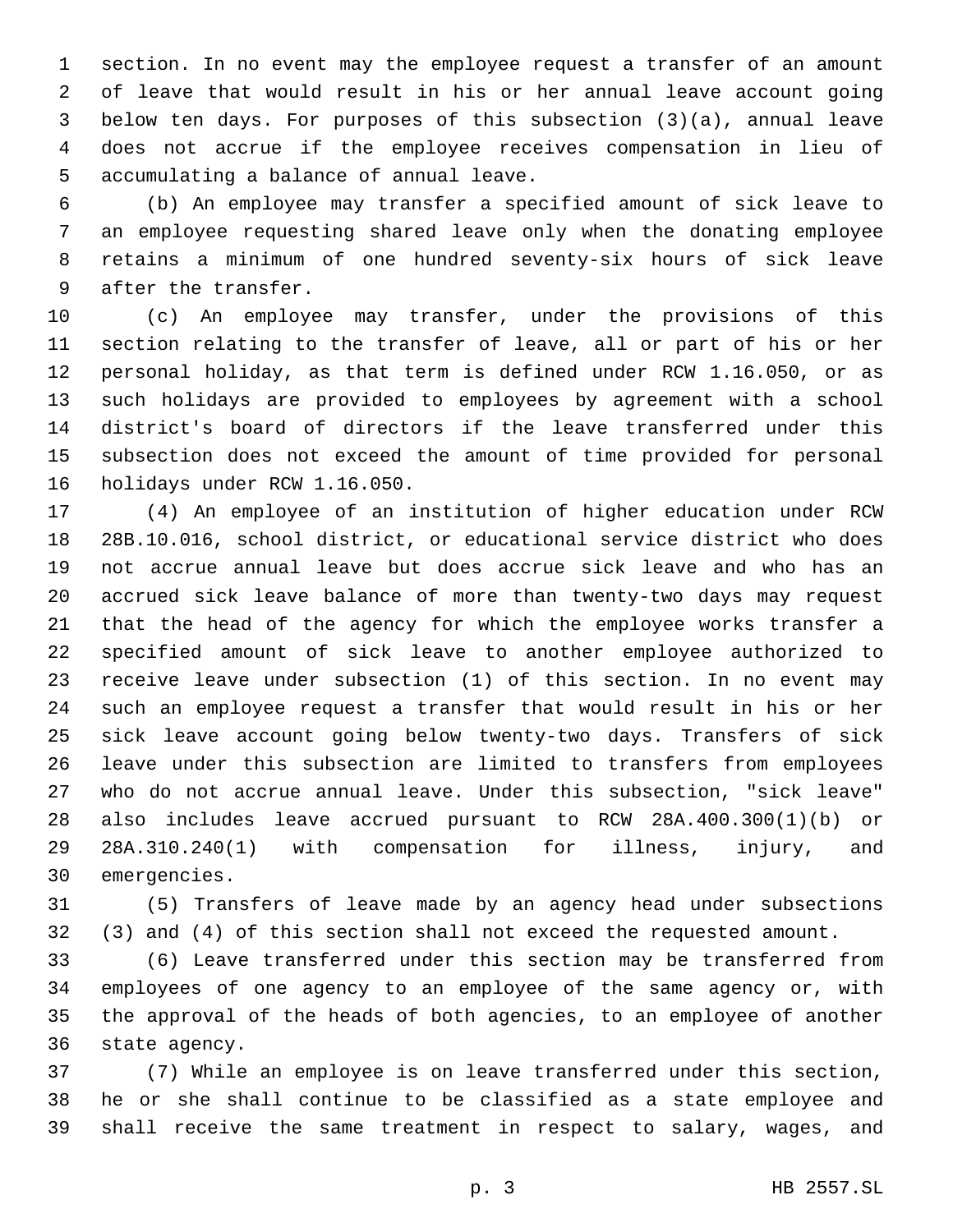employee benefits as the employee would normally receive if using 2 accrued annual leave or sick leave.

 (a) All salary and wage payments made to employees while on leave transferred under this section shall be made by the agency employing the person receiving the leave. The value of leave transferred shall be based upon the leave value of the person receiving the leave.

 (b) In the case of leave transferred by an employee of one agency to an employee of another agency, the agencies involved shall arrange for the transfer of funds and credit for the appropriate value of 10 leave.

 (i) Pursuant to rules adopted by the office of financial management, funds shall not be transferred under this section if the transfer would violate any constitutional or statutory restrictions 14 on the funds being transferred.

 (ii) The office of financial management may adjust the appropriation authority of an agency receiving funds under this section only if and to the extent that the agency's existing appropriation authority would prevent it from expending the funds 19 received.

 (iii) Where any questions arise in the transfer of funds or the adjustment of appropriation authority, the director of financial management shall determine the appropriate transfer or adjustment.

 (8) Leave transferred under this section shall not be used in any calculation to determine an agency's allocation of full time 25 equivalent staff positions.

 $(9)(a)$  The value of any leave transferred under this section which remains unused shall be returned at its original value to the employee or employees who transferred the leave when the agency head finds that the leave is no longer needed or will not be needed at a future time in connection with the illness or injury for which the 31 leave was transferred or for any other qualifying condition. ((Before the agency head makes a determination to return unused leave in connection with an illness or injury, or any other qualifying condition, he or she must)) Unused shared leave may not be returned until one of the following occurs:

 (i) The agency head receives from the affected employee a statement from the employee's doctor verifying that the illness or 38 injury is resolved( $(-)$ ); or

 (ii) The employee is released to full-time employment; has not received additional medical treatment for his or her current